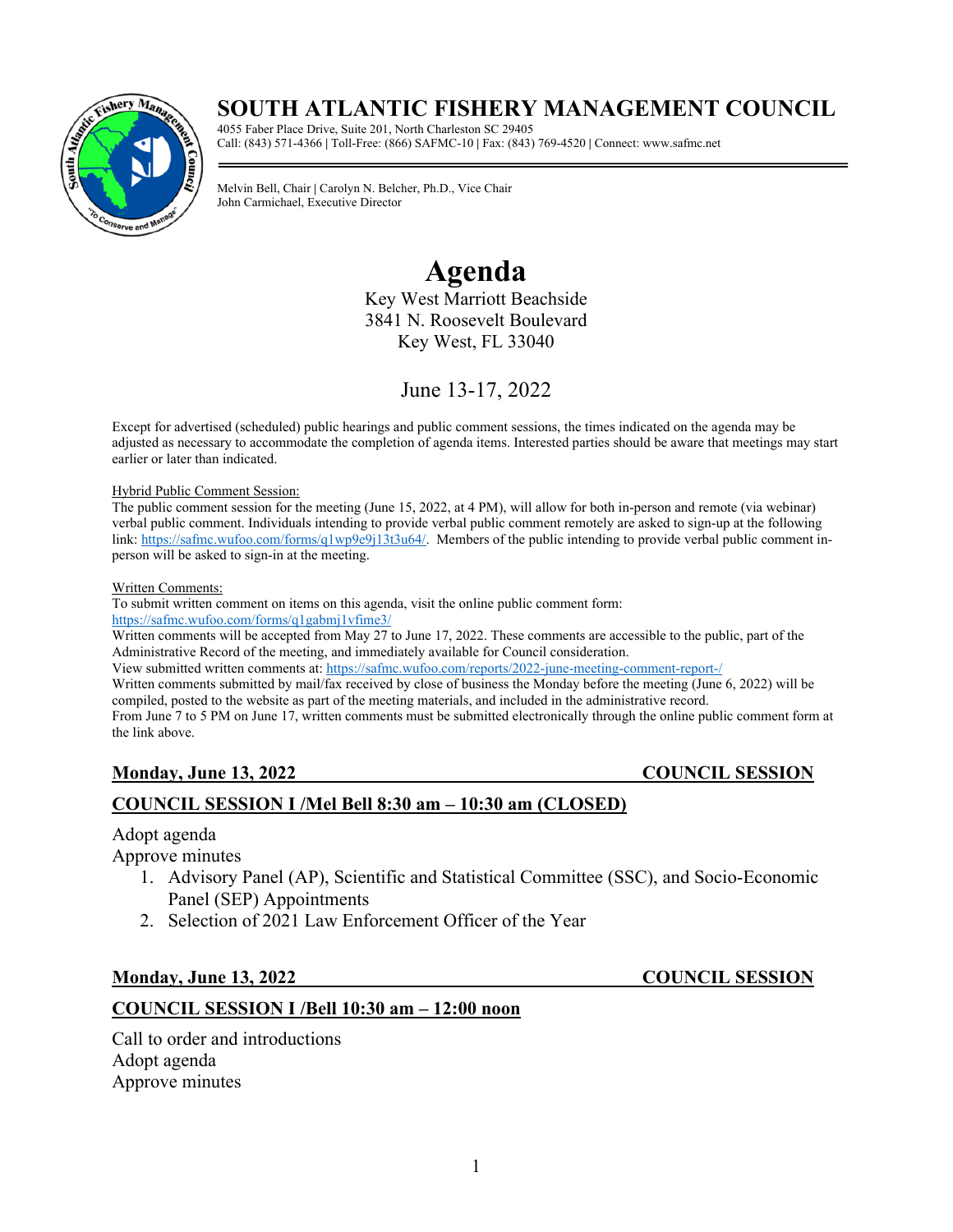- 1. Reports (NOAA Office of Law Enforcement, US Coast Guard, Council liaisons, state agencies)
- 2. SEP report
	- a. SEP report summary and input Scott Crosson, SEP Chair
	- b. Review of data-gathering tool to inform sector allocations
- 3. Commercial Electronic Logbook Amendment
	- a. Review options paper

**12:00 noon to 1:30 pm Lunch**

#### **COUNCIL SESSION I /Bell 1:30 pm – 5:00 pm**

- 4. Acceptable Biological Catch Control Rule Amendment
- 5. Progress Towards Meeting SAFMC Research Recommendations Clay Porch, SEFSC

#### **Tuesday, June 14, 2022 COMMITTEE MEETINGS**

### **Snapper Grouper Committee/McCawley 8:30 am – 12:00 noon**

- 1. Regulatory Amendment 35 (Release Mortality Reduction and Red Snapper Catch Levels)
	- a. AP input Bob Lorenz, AP Chair
	- b. SSC input Jeff Buckel, SSC Chair
	- c. Overview of options and analyses to date

#### **12:00 noon to 1:30 pm Lunch**

## **Snapper Grouper Committee/McCawley 1:30 pm – 5:00 pm**

- 2. Gag (Amendment 53)
	- a. AP input Bob Lorenz
	- b. Overview and analyses to date
- 3. Golden Tilefish and Blueline Tilefish (Amendment 52)
	- a. AP input Bob Lorenz
	- b. Overview and analyses to date
	- c. Consider approval for public hearings

#### **5:00 to 6:00 pm Question and Answer Session**

#### Wednesday, June 15, 2022 COMMITTEE MEETINGS

#### **Snapper Grouper Committee/McCawley 8:30 am – 12:00 noon**

- 4. Snowy Grouper (Amendment 51)
	- a. AP input Bob Lorenz
	- b. Overview and analyses to date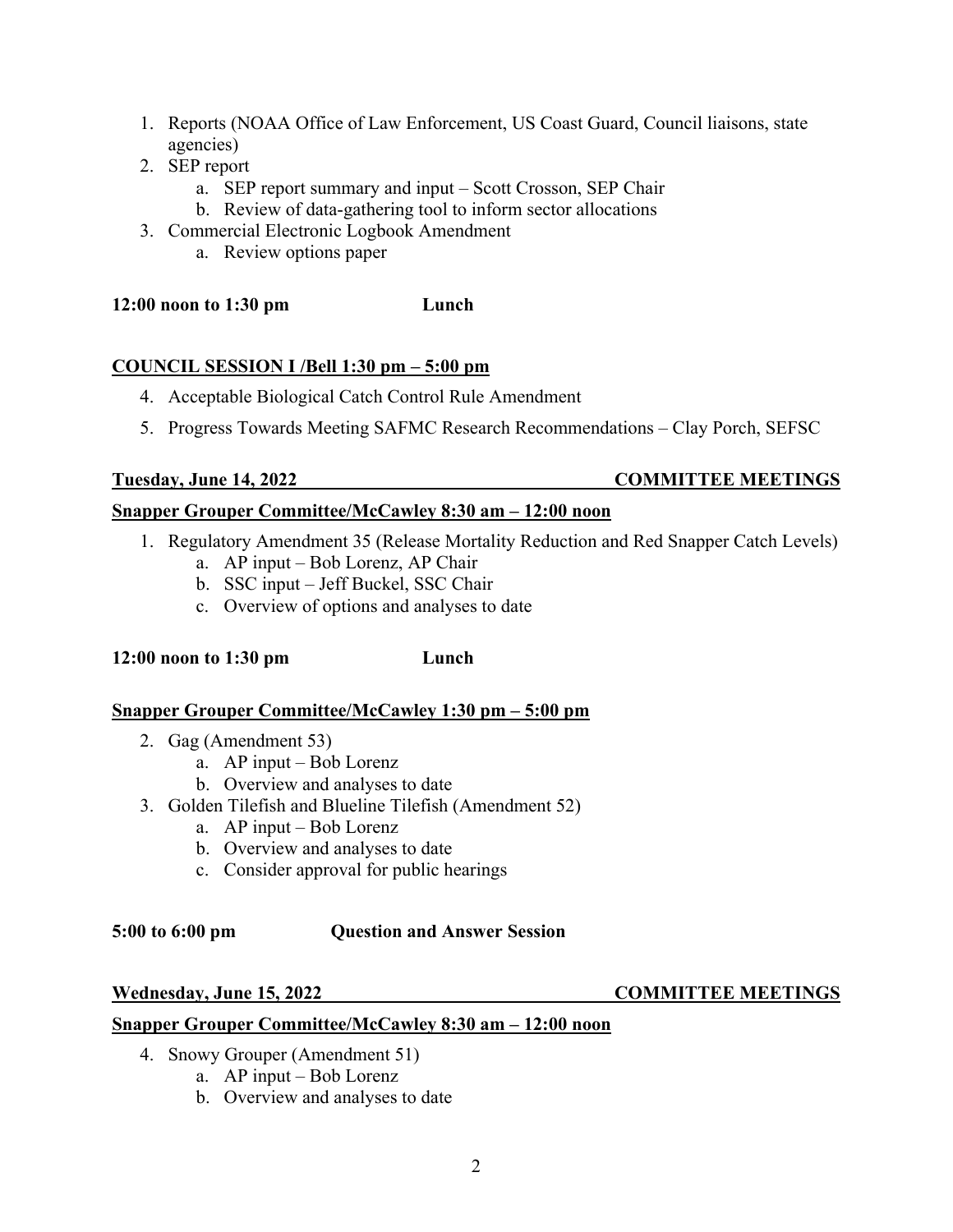c. Consider approval for public hearings

#### **12:00 noon to 1:30 pm Lunch**

#### **Snapper Grouper Committee/McCawley 1:30 pm – 3:45 pm**

- 5. Greater Amberjack (Amendment 49)
	- a. AP input Bob Lorenz
	- b. Overview and analyses to date
- 6. AP input on items not on agenda Bob Lorenz
- 7. South Atlantic Reef Observer Coverage Expansion Scott Leach, OP Branch Chief
- 8. Exempted Fishing Permit Brief NMFS SERO

#### **Wednesday, June 15, 2022 PUBLIC COMMENTS**

#### **4:00 pm**

**Public comment will be accepted from individuals attending the meeting (in-person and remotely) regarding any of the items on the Council agenda. The Council Chair, based on the number of individuals wishing to comment, will determine the amount of time provided to each commenter. Those intending to provide verbal public comment via webinar can sign-up here:** <https://safmc.wufoo.com/forms/q1wp9e9j13t3u64/>

#### **Public Hearing:**

(1) Greater Amberjack (SG Amendment 49)

### **Approval for public hearings:**

- (1) Acceptable Biological Catch Control Rule Amendment
- (2) Snowy Grouper (SG Amendment 51)
- (3) Golden Tilefish and Blueline Tilefish (SG Amendment 52)

### **Thursday, June 16, 2022 COMMITTEE MEETINGS**

### **Dolphin Wahoo Committee/Marhefka 8:30 am – 12:00 noon**

- 1. AP Report Chris Burrows, AP Chair
- 2. Regulatory Amendment 3
	- a. Overview of options
- 2. Development of empirical Management Procedures (MPs) for Dolphin TBD, SEFSC

#### **12:00 noon to 1:30 pm Lunch**